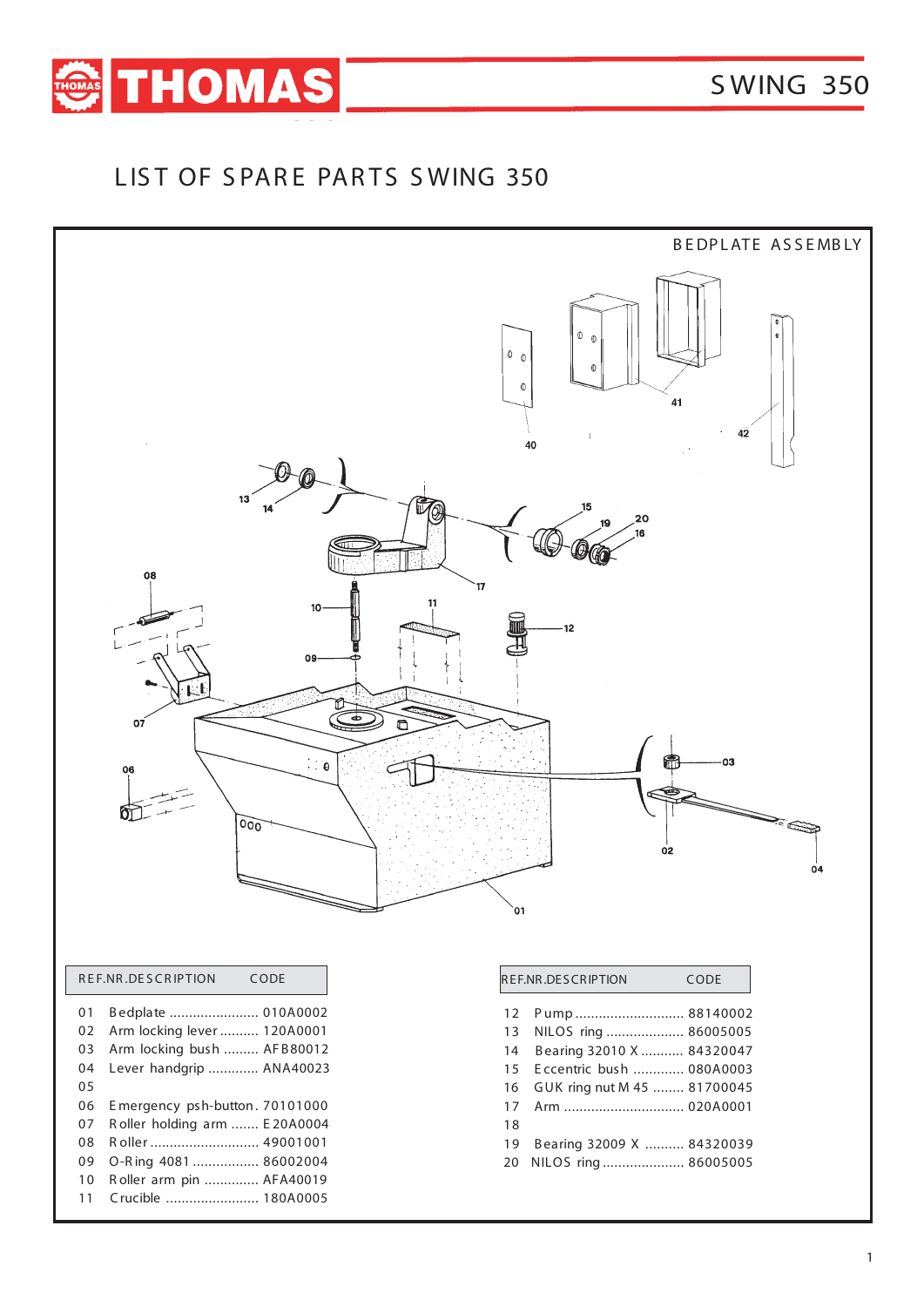

ELECTRO-BRAKE ASSEMBLY 302 **Q** (A) 301 303  $\mathcal O$  $\mathcal O$  $\mathcal{O}$  $\epsilon$ 304 305  $\bm{\widehat{\ell}}$ 306 Ů  $\Omega$  $\cap$  $307$ REF.NR.DESCRIPTION CODE 301 C ylinder articulation ..... AF750022 302 E lectro-bake ................. 78102005 303 P late ............................. 110H0005 304 C ylinder fork ................. 110H0004 305 C ylinder pin .................. AF 880080 306 S eeger ring Ø 20 .......... 82600000 307 C ylinder bracket ........... 110A0001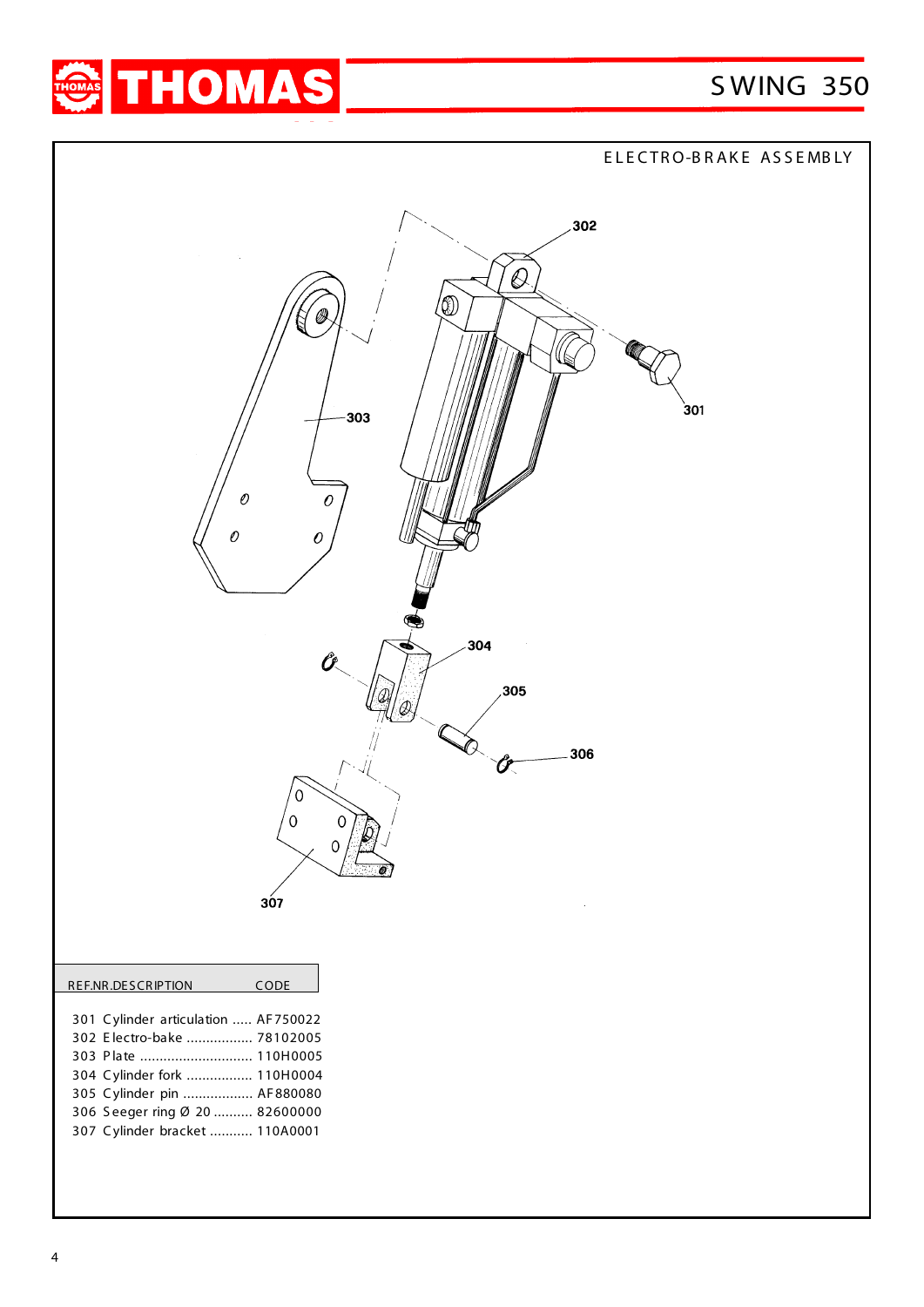



PRICE ITL.

|      | REF.NR.DESCRIPTION                   | CODE |
|------|--------------------------------------|------|
|      | 105 Revolving arm lock.pin. AFA40019 |      |
| 106  | OR ring 4081  86002004               |      |
| 107  | Bar stop rod AFB80024                |      |
| 108  | Bar stop body  AG660047              |      |
| 109  | Bar stop push rod  AFC40109          |      |
| 110  | Bar stop rod scale  AHB80026         |      |
| 111  | Countervice rh. jaw  AGA40037        |      |
| 119  | Vice handwhee [ 44116418]            |      |
| 120  | Washer 82100000                      |      |
| 122. | Revol.arm lock. bushingAFB80032      |      |
|      |                                      |      |

|  | REF.NR.DESCRIPTION                 | CODE |
|--|------------------------------------|------|
|  | 151 Inclined countervice  AGA40007 |      |
|  | 152 Inclined vice  AGA40008        |      |
|  | 153 Quick lock support  AG750053   |      |
|  | 154 Locking cam  AF750055          |      |
|  | 155 Plate on vice  AF750056        |      |
|  | 156 Quick lock handle  AF750059    |      |
|  | 157 Inclined vice jaw  AFA40054    |      |
|  | 158 Inclined c.vice jaw  AFA40052  |      |
|  | 159 Inclined vice screw  AFA40057  |      |
|  | 160 Handgrip  44411512             |      |
|  |                                    |      |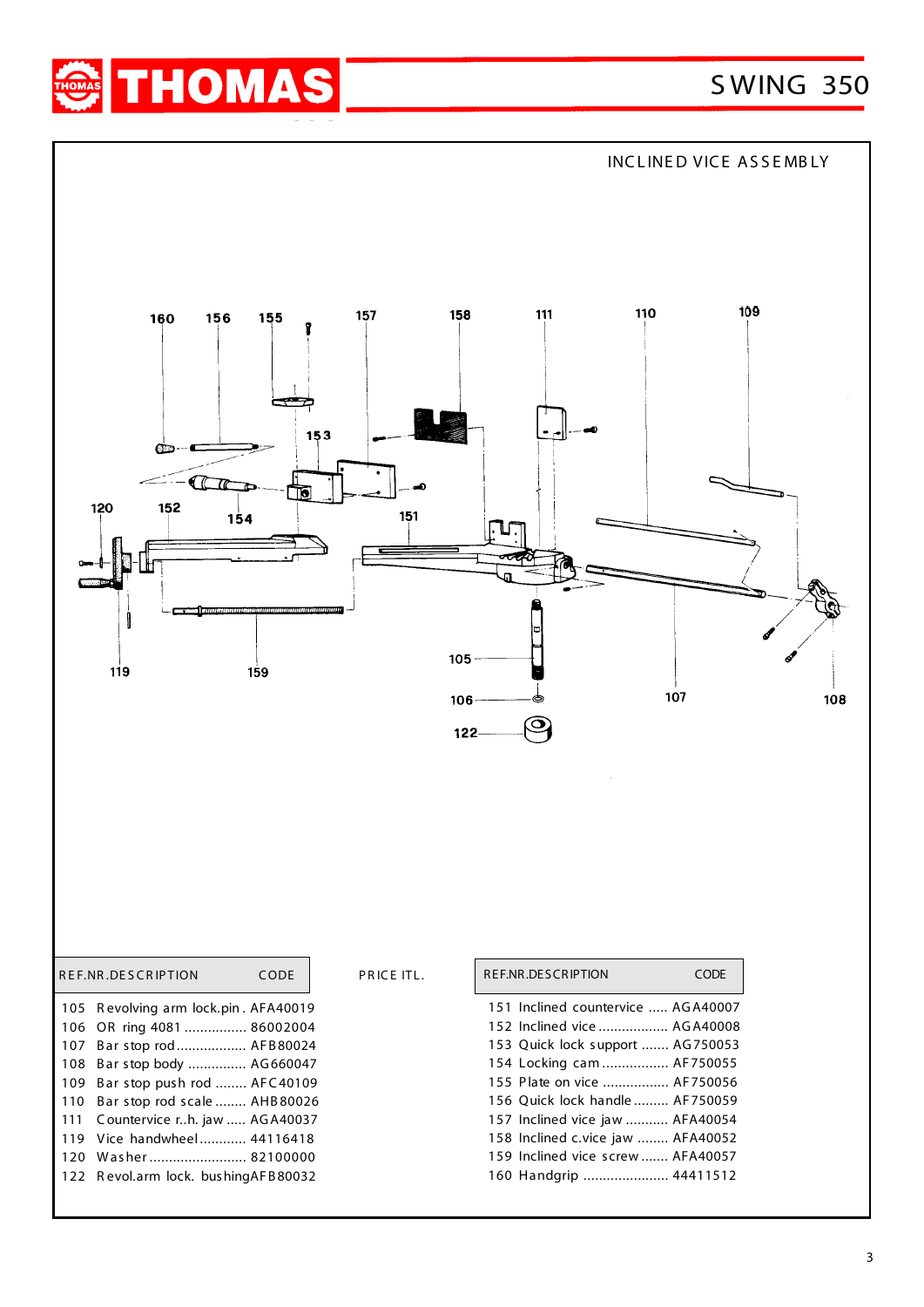





| 114 Quick locking vice bush AFB80032  |  |
|---------------------------------------|--|
| 115 Quick locking vice lever AGB80031 |  |
| 116 Fifth wheel AX 30 47+             |  |
| 117 Bearing CP 30 47  84500001        |  |
| 118 Washer AFB80033                   |  |
| 119 Vice handwheel 44116418           |  |
| 120 Washer  82100000                  |  |
| 121 Anti-burr plate  AFA40076         |  |
| 122 Arm locking bushing  AFB80012     |  |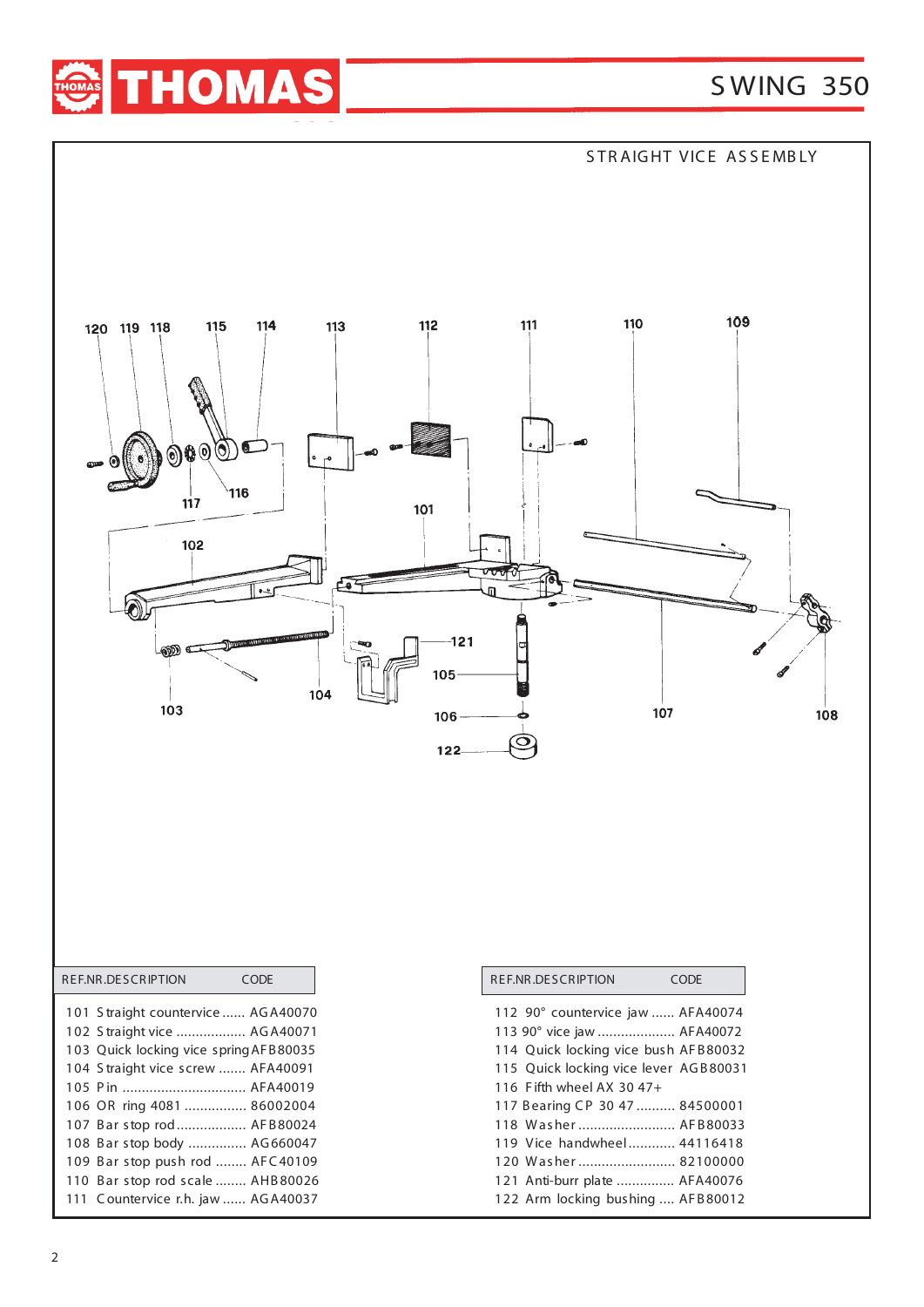